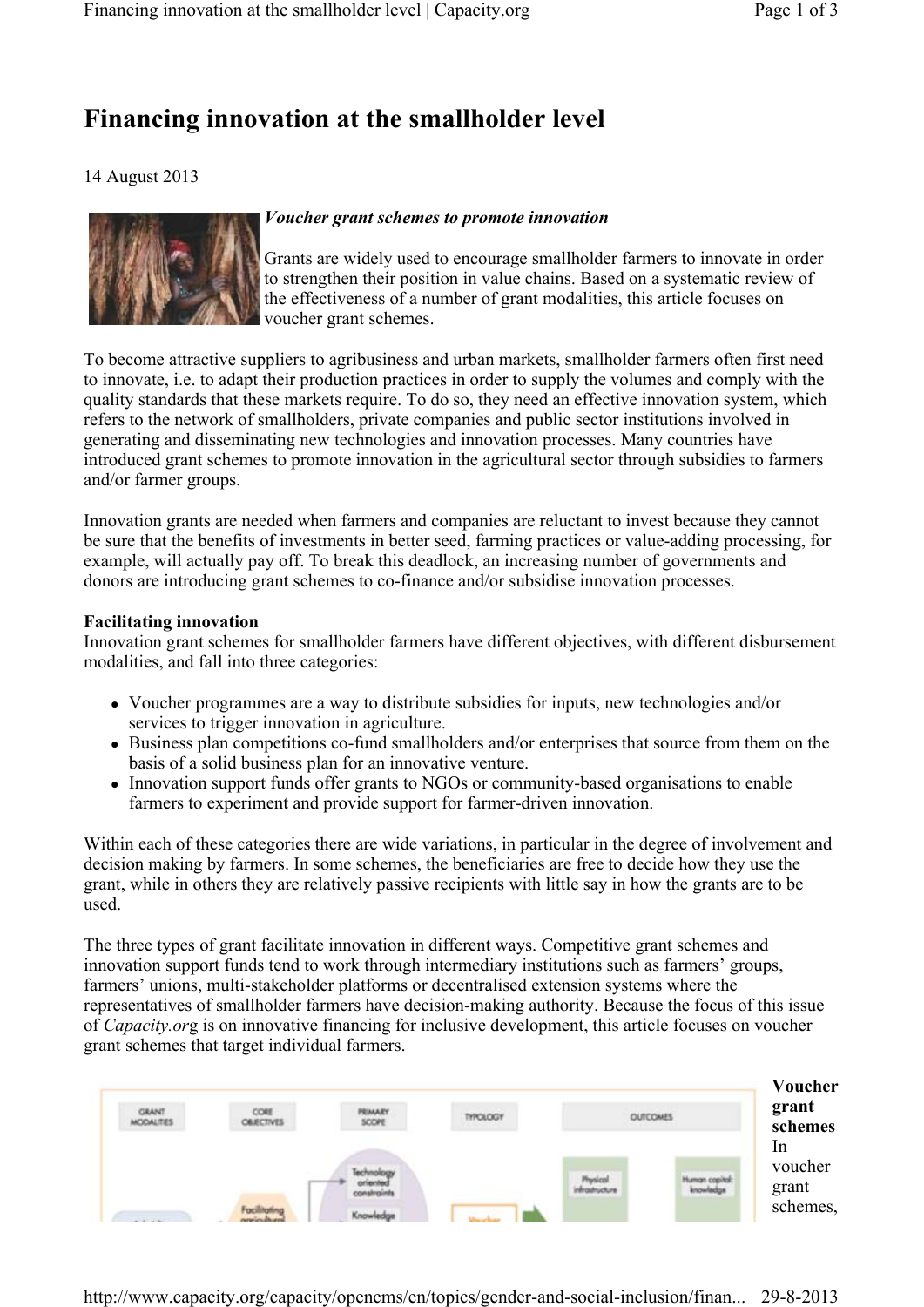#### governme

or donors distribute vouchers to farmers as a way to subsidise the costs of inputs, technologies and/or services that could trigger innovation in agriculture. For example, voucher programmes may be used to subsidise the distribution of quality seeds and fertiliser, to distribute tools and seeds to farmers following conflicts or natural disasters, or to allocate heifers as part of a dairy expansion programme.

While in the absolute sense the level of innovation might seem to be rather low, at the local level such vouchers may imply major changes in the socio-institutional and technical aspects of the agricultural system around smallholder farming. Other voucher schemes focus on the provision of services to farmers, such as extension support or business development services.

#### **The Malawian input subsidy programme**

In a recent systematic review of the effectiveness of innovation grants, a group at Wageningen University and Research Centre looked at studies of the impacts of voucher distribution programmes. A number of these studies analysed the Malawi Agricultural Input Subsidy Programme, which was introduced by the government of Malawi in 2005−2006 to improve smallholder productivity, increase food and cash crop production, and reduce vulnerability to food insecurity. The studies of the Malawi programme provided evidence that the vouchers have indeed led farmers to adopt new practices that have enhanced innovation and the increased use of farm inputs (Dorward et al., 2008; Ricker-Gilbert and Jayne, 2009; Holden and Lunduka, 2010a, 2010b).

The voucher scheme contributed to the growth of agro-input 'markets'. The vouchers could only be used for specific goods or services. They provided an effective demand for inputs for agro-dealers to come in with their investments and establish outlets in remote areas. Although the vouchers encouraged the entry of agro-dealers in rural areas, there were also victims of these dynamics when, for political reasons, the voucher scheme bypassed established dealers in favour of newcomers.

Compared with subsidies in the form of cash, there is a risk that vouchers may limit farmers' choice of inputs. Vouchers also tend to promote ' one-size-fits-all' seed varieties or technologies. In many developing countries farmers conduct their own experiments, such as cultivating several varieties of seed at the same time on the same plot in order to select the most promising one for the next season. These endogenous innovation practices might be lost due to the inflow of cheap varieties provided through a voucher scheme.

Such negative effects can be avoided by organising the scheme in such a way that the vouchers offer farmers access to a broader menu of goods or services. Vouchers that may be exchanged at seed fairs, for example, may be an effective way to widen the choice of seeds available to farmers (Remington et al., 2002) and provides opportunities for them to obtain both external certified seeds and improved local varieties. The same venues could also be used to provide smallholders access to other technologies, such as oxen for traction, storage facilities, etc., that could help to trigger innovation.

### **Complementary measures**

Various studies have shown that the adoption of innovative practices can indeed lead to increases in yields. However, the evidence that the farmers use the extra income to invest in farm assets is less convincing. An explanation for this is that a rapid increase in the production of a crop in an area can lead to very low prices on the local market. Most studies therefore note that voucher schemes need to be complemented with effective measures to stabilise markets and to provide the necessary infrastructure, including storage facilities, roads and regional trading networks. Such complementary measures can have a moderating effect on prices, preventing them falling too far and too fast when increased yields lead to a surge in supplies on local markets.

Finally, the studies underlined the need for effective targeting mechanisms to ensure that voucher schemes benefit the non-users of inputs and technologies. Without them, the vouchers could be used especially by farmers who already use the inputs, substituting part of their cash expenses with government subsidy support, without actually facilitating agricultural innovation. There is also always a risk that the vouchers may be deliberately allocated in ways that strengthen existing power relations,